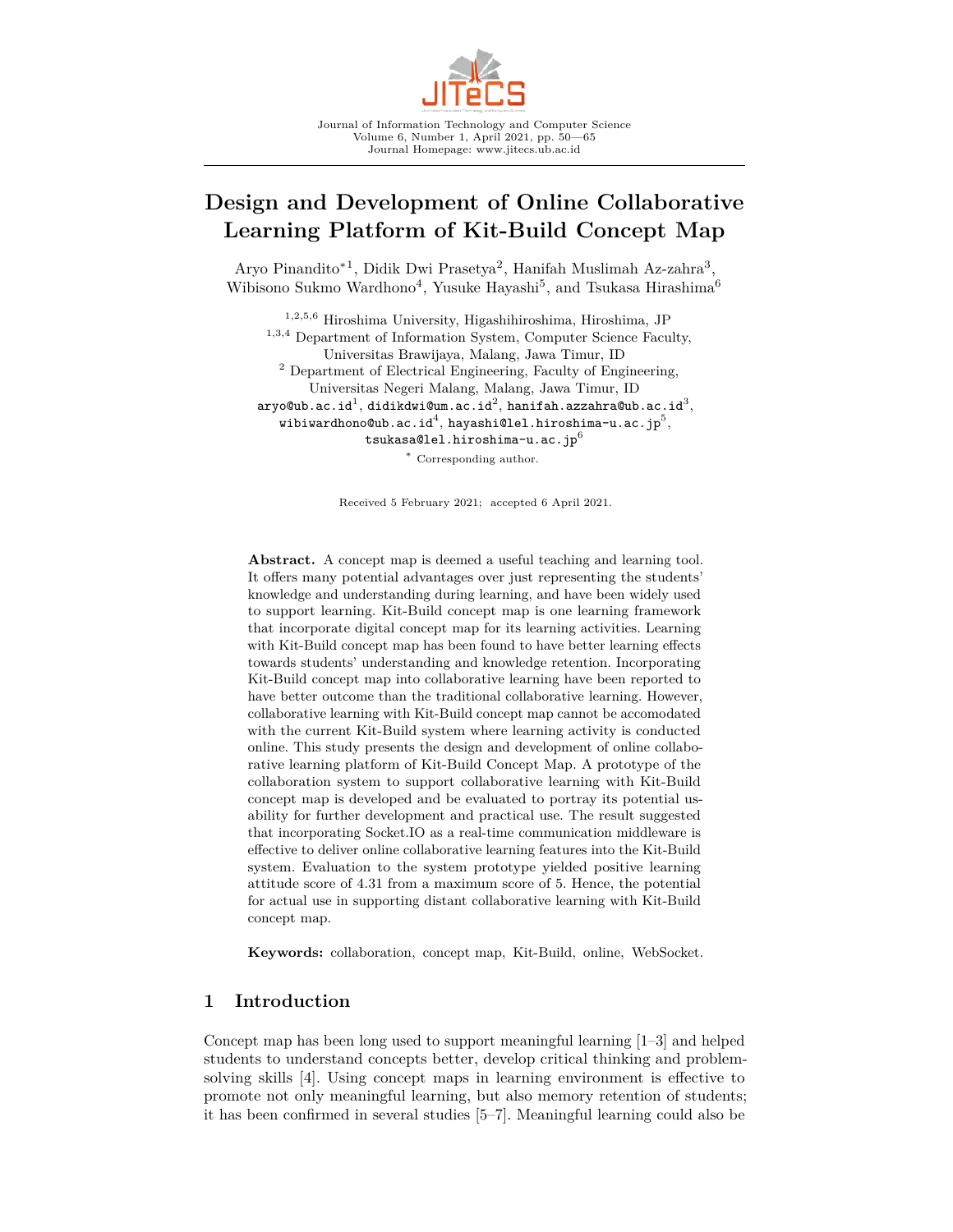attained in cooperative learning [8] by collaboratively constructing knowledge, exchanging ideas, embodying one's understanding, or sharing past experiences in the forms of concept maps.

A concept map is connected. It comprises several interconnected propositions in which each proposition has two connected concepts by one link to express a meaningful relationship or knowledge between connected concepts. Each concept and link in a concept map uses succinct nouns or phrases as its label to represent knowledge. A formed proposition in a concept map should form a meaningful statement [9]; hence, semantically self-explanatory. However, many concept map authors have limited experience in composing concept maps; resulting in vague concept maps with many abstruse propositions. Discussing the issue with the author or partners is often selected as a brisk and appropriate way to clarify the problems and potentially deepen one's understanding of said topic or issue. Thus, comprising collaborative learning with concept maps could potentially improve not only the learning but also the interaction [10].

Concept maps could be adopted in various ways to foster the learning; from individual and cooperative composition to reciprocal knowledge construction. One example of learning framework that uses digital concept maps to support learning is Kit-Build concept map [11]. The framework adopted the Novakian concept map style composition into computer-based concept mapping for easy assessment of one's understanding. Along with its use in educational settings, Kit-Build have contributed to many aspects of learning [12, 13]; including one that incorporated Kit-Build concept map into collaborative learning [14, 15].

Collaborative learning have been known to promote supportive interaction among students to understand a learning topic better. Because collaborative learning focus more on the process of how learning activities are carried out. Likewise, using Kit-Build concept map in collaborative learning is also shown to foster better interaction and discussion during collaboration. However, the current system of Kit-Build concept map does not support distant collaboration where students could use their devices to collaboratively compose concept maps and discuss the maps from distance. The needs of collaborative concept mapping system is further shoved by situations where distance learning is indispensable [16–18]. Hence, the existence of online system for Kit-Build concept map that supported real-time composition and discussion becomes necessary.

This study presented the design and development of Kit-Build concept map collaboration system where students and teachers could collaborate and discuss learning materials with Kit-Build concept map from distance. Preliminary evaluation towards the prototype of the system in a classroom is also presented to portray the usability of the system in supporting collaborative learning. Therefore, to guide this study, the following research questions are addressed:

- 1. How is the design of a system that enables the current Kit-Build concept map system supports online real-time composition and discussion of concept maps?
- 2. How is the students' attitude towards the system usability in supporting collaborative learning with Kit-Build concept map?

The results suggested that the designed system was effective to support online collaborative learning with Kit-Build concept map. The students responded the system positively even though several collaboration issues arise during evaluation.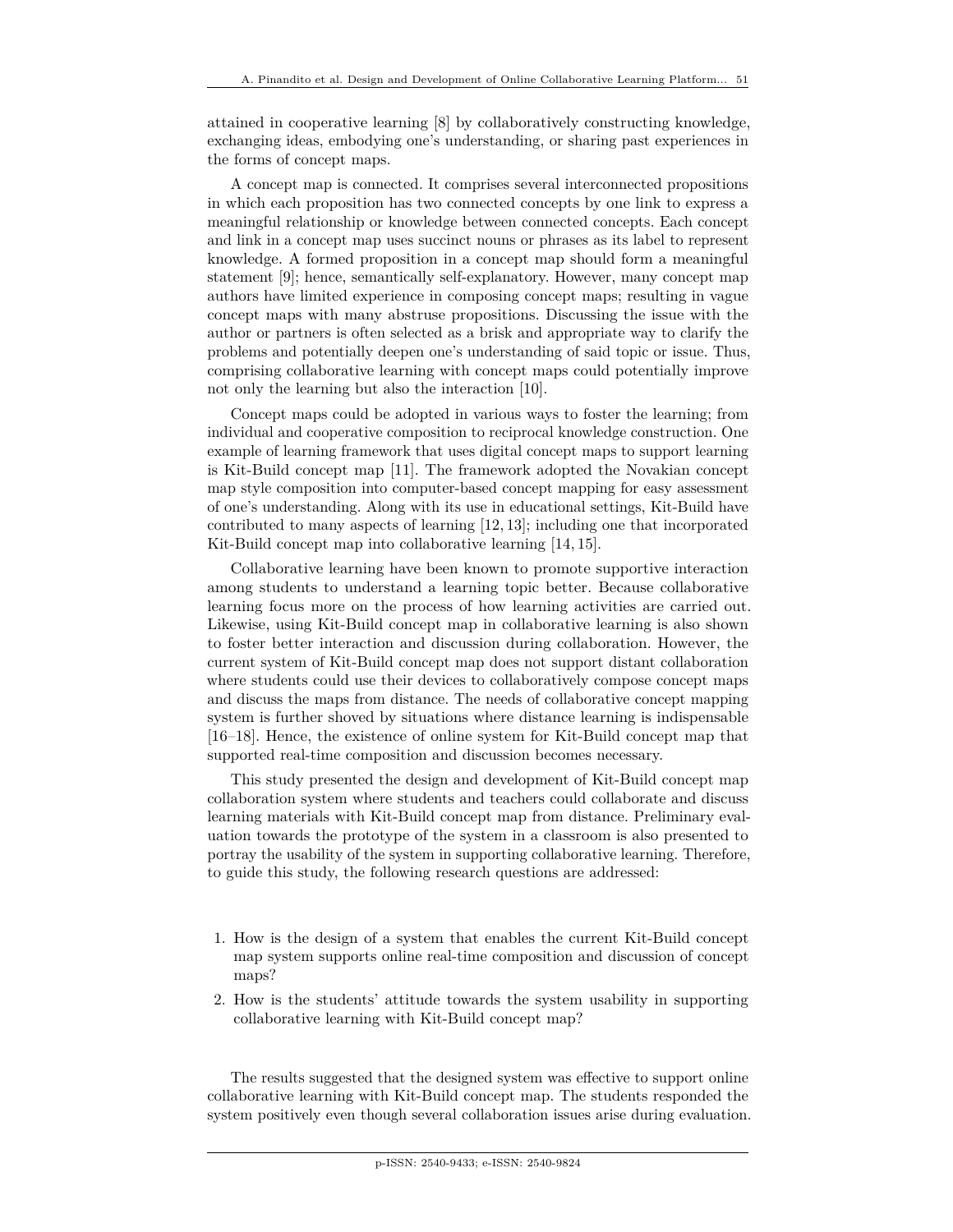# **2 Literature Review**

#### **2.1 Kit-Build Concept Map and Its Concept Map Authoring System**

Kit-Build concept map is a learning framework that leverages concept maps into digital form for easy assessment of one understanding [11, 19, 20]. Teachers compose a concept map that represents learning materials and decompose the concept map into concept and link components—a kit—of a concept map. Students reflect their understanding of the materials by recomposing the kit into a concept map. Comparing the teacher concept map with student concept maps could portray students understanding regarding the materials [20]. Kit-Build concept map has been practically used in several kinds of learning environment and studies about Kit-Build showed its positive impact towards students understanding [12, 13] and memory retention [5, 6].

Employing Kit-Build concept map in a collaborative learning environment allows students to share their understanding and knowledge [21, 14, 15]. Even though in prior studies about Kit-Build the system cannot directly support the discussion and collaborative concept mapping within the application itself, students could learn collaboratively and reciprocally compose concept maps with their partners offline. This study aimed to address this issue, so students and teachers could discuss and collaboratively work with concept maps in real-time online.

Kit-Build method has been implemented into several platforms in its implementation. The initial implementation of Kit-Build concept map uses Flash for the user interface and Ruby as its backend processing for the storage system and learning analysis [11, 19, 22] before the following studies about Kit-Build uses Unity platform to make the system portable, cross platform, and be able to run on wide-range tablet devices [20, 14, 15]. Another study redesigned the Kit-Build concept mapping platform into a HTML5 web application that run on most modern web browsers [23]; thus, covers a wider range of computer platforms—including mobile devices—to run the Kit-Build system. However, the former Kit-Build system, which is built on Flash, has become obsolete since Flash support has been officially ended on all web browser by December 31, 2020; leaving Unity and HTML5 as the two main platforms of Kit-Build system that were actively used in classroom. The latter study also extended the tool's functionality with semi-automatic concept map generation feature to support the concept map composition process.

The Kit-Build system, which uses HTML5, is now the preferred platform to substitute the previous Kit-Build concept map system that uses Unity. Both systems can be used on many different platforms, but one that uses HTML5 have a faster development time, more responsive, utilizes less resources, and has better compatibility towards new technology and future web standards. The drawing canvas of the HTML5 Kit-Build system uses the Cytoscape.js Javascript library for graph analysis and visualisation of Kit-Build concept map [24]. The development in this study focused on extending the HTML5 Kit-Build concept map system; allowing real-time distance collaboration in learning with Kit-Build concept map.

#### **2.2 Real-time Web-based Application with Socket.IO and Node**

Many applications could benefit from real-time functionality, especially for multiuser applications that support collaborative work; ensuring effective interactions and smooth communications among collaborators. Different techniques were elaborated to support the collaborative work. Prior to HTML5, developing web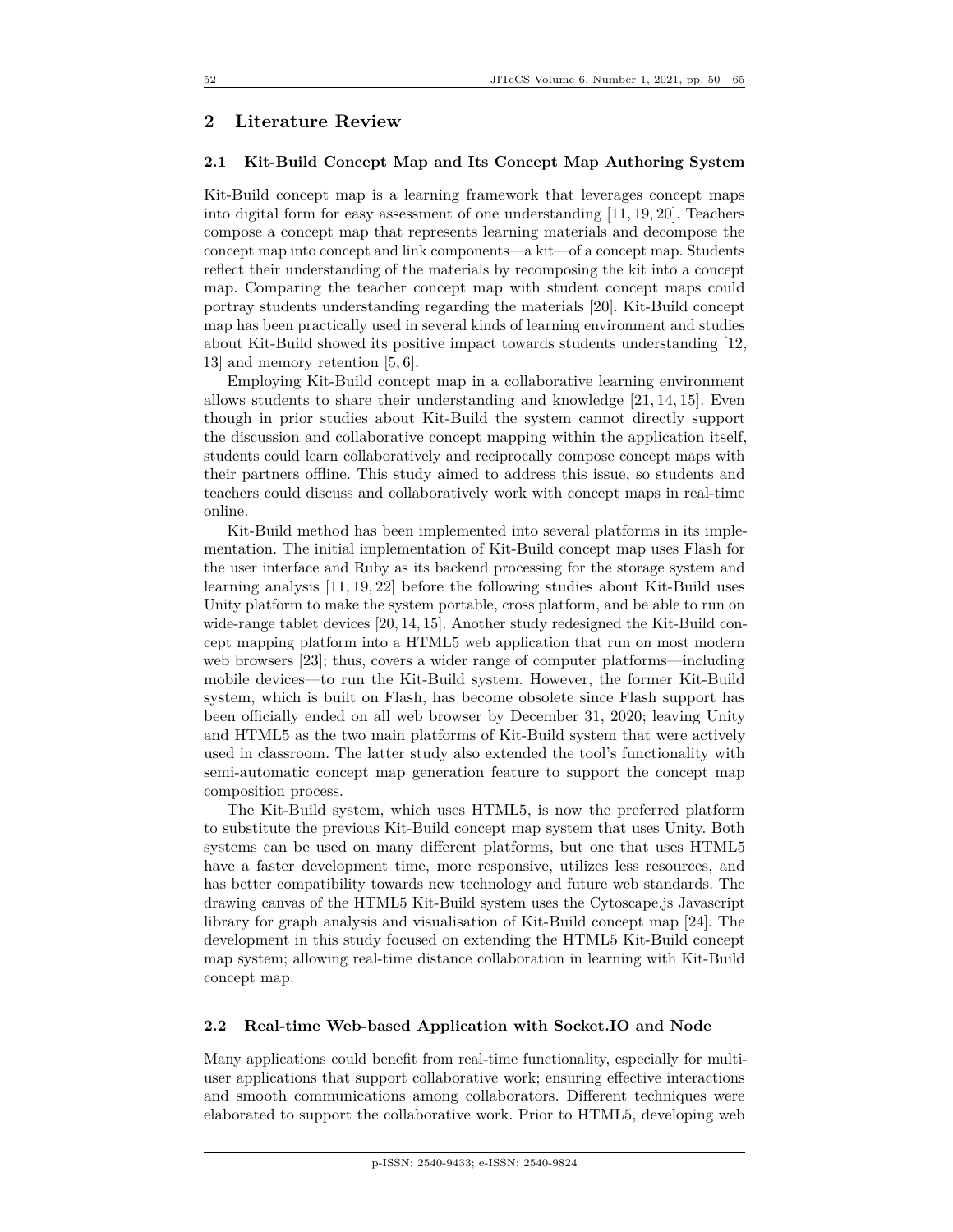application with multimedia features was confined. A web page has to embed Java applet, Flash, or Silverlight technology to deliver rich contents over the Internet [25]. Prior to WebSocket and HTML5, developers have to go "native" to a particular platform and utilize the exposed network Application Programming Interface (API) to build collaborative concept mapping programs with real-time communication capability [26]. Nevertheless, WebSocket and HTML5 technologies were introduced to leverage new standard in delivering contents and Internet applications with better accessibility [27] and interactivity [28]. Furthermore, HTML5 technology is designed to support multi platforms [29, 30] and provide full native support for 3D and multimedia contents [25].

WebSocket protocol is not a new technology. It was was introduced as one of HTML5 technology standard for active content delivery over the Internet through full-duplex communication channels [31]. Delivering real-time information and constant changes to a client, such as collaborative working systems [32–34] and online games [35, 36], requires a persistent socket connection between client and server. In a classic client-server web application, real-time complex communication was difficult to achieve without having users constantly poll requests to retrieve the updated information [37]. As WebSocket usability and performance becomes much better [38], many native real-time applications were advancing towards realtime web application [39] and shifting from request-based information generation approach to actively pushing information to users. Prior study have implemented the WebSocket on a virtual whiteboard for real-time online interaction experience across multiple users. Real-time communication with WebSocket was claimed to have lower latency than a regular HTTP communication with a web server [28].

Socket.IO [40] is a Javascript library that provides abstraction layer to bidirectional communication between server side and client side that uses WebSocket technology. Socket.IO leverages WebSocket with long polling fallbacks through its unified API [41]. It requires a Node-based Hypertext Transfer Protocol (HTTP) server to run and a client set up to connect and communicate. Usually, a server running Socket.IO uses Express framework to simplify server side programming in Node; hence, server side code becomes more flexible, more robust [41], and run faster on large number of concurrent requests [42, 43]. Node itself is a platform that is built on Chrome's JavaScript runtime to build high performance and scalable network applications.

Socket.IO serves as a communication relay that maintain persistent connections of its clients. It has two components for both the client and the server. Communication between client and server is handled through corresponding event handler on each side. Socket.IO provided an interface—a Javascript IO object—for use in both server side and client side to send messages or attach event handlers to process incoming messages [44]. In this wise, web applications could simply use the IO object instance to send messages and listen to incoming messages.

# **3 Methodology**

In order to extend the existing Kit-Build concept map authoring tool with collaboration features and address the research questions, a general design and development methodology as shown in Fig. 1, is followed. This study was started with a preliminary review and analysis phase, which includes: (1) review and analysis to the current Kit-Build concept map authoring tool, (2) requirements specification of new features, (3) discovering how the tool works, (4) identifying possible technology approaches to be used, and (5) identifying how the new features be integrated into the system.

The design and development phase of the system prototype followed a prototyping approach where several prototypes were developed and tested to satisfy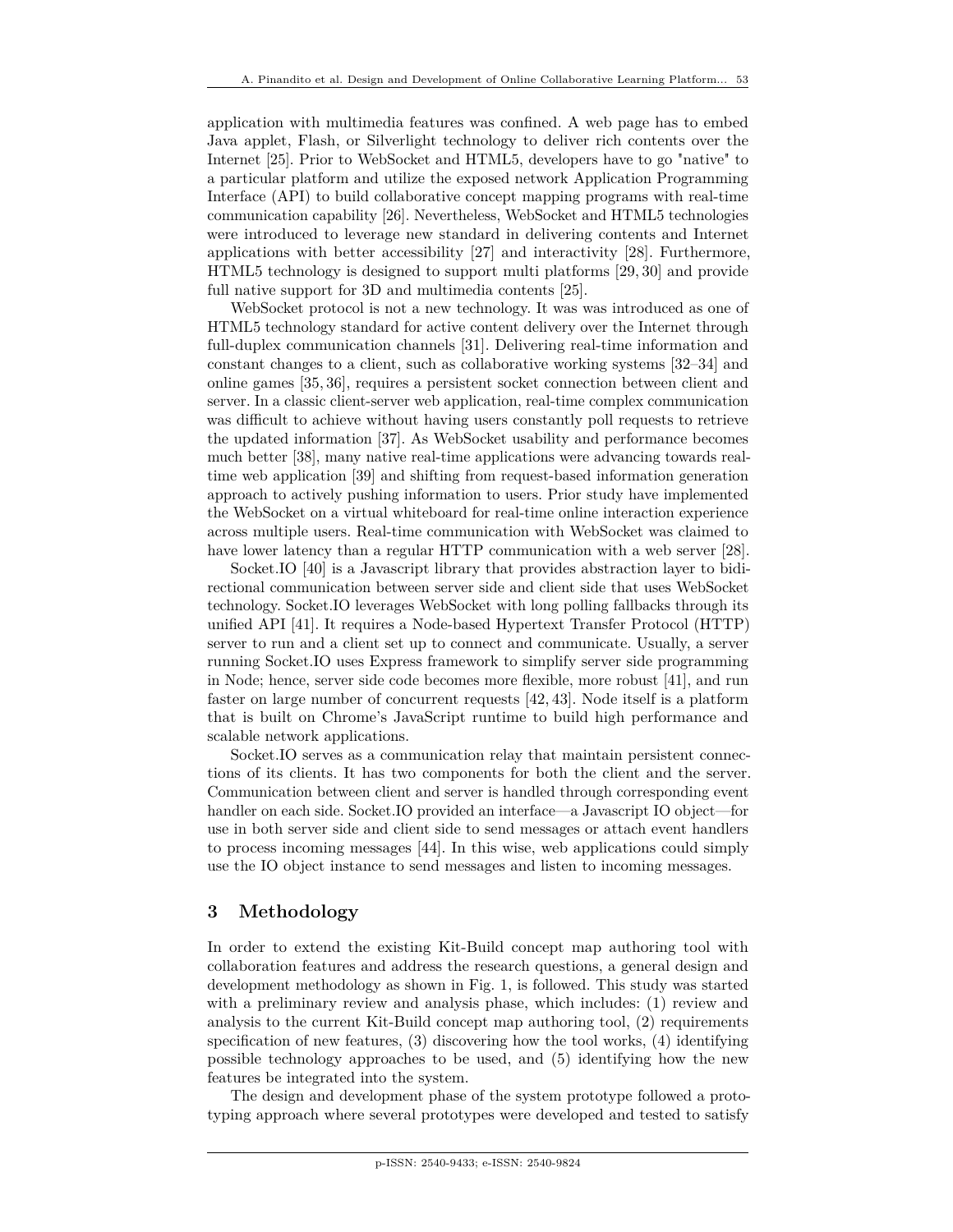

**Fig. 1.** Research Methodology

the specified requirements. After all requirements have been satisfied by the prototype, the latest prototype was put into a trial to discover whether the tool could effectively support the collaborative learning with Kit-Build concept map in an online classroom for several meetings. During the meetings, the students learned the topics by collaboratively recomposing Kit-Build concept map in pair groups. The students and the learning subjects were targetting the undergraduate students of Information System department of Universitas Brawijaya, Indonesia. At the last meeting of the class, the students were given a questionnaire regading their attitude towards using the collaborative Kit-Build concept map authoring tool using a validated Online Cooperative Learning Application (OCLA) scale [45] to portray how the tool supported a collaborative learning activity with Kit-Build concept map.

### **4 Design and Development**

#### **4.1 Requirement Analysis**

This study assumes that a Kit-Build concept map authoring tool has been developed. Thus, design and development of the collaboration tool was focused on extending the tool with the development of group collaboration support feature of the existing Kit-Build concept mapping authoring tool; hence, the basis of the collaboration platform development in this study.

In supporting collaborative work of concept mapping in an online environment, there are two major issues that need to be taken care of, i.e., (1) reflecting one working activities to others' workspace, and (2) providing communication interface as one way for collaborators to communicate with each other. Hence, meaningful interaction could be attained. Minimizing delay during collaboration becomes the key factor for a useful online collaboration system, including one that used for collaborative learning. Several general functional requirements were defined in guiding the design and development process of the system. The requirements for the collaboration features of the authoring tool were specified in Table 1.

All requirements as specified in Table 1 extended the current Kit-Build concept map authoring tool functionalities that used HTML5 and Javascript technology. The extension was expected not to alter the behavior of users to use and run the concept map authoring tool with their web browser.

#### **4.2 Architecture Design**

In the current Kit-Build concept map authoring tool, there is a Javascript object—called Canvas—that handles all user concept mapping activities and all user interactions with the authoring tool. The Canvas object has an interface that allows other object to listen to concept mapping activity of a user, namely ActivityListener. Another part of the application who listen to users' concept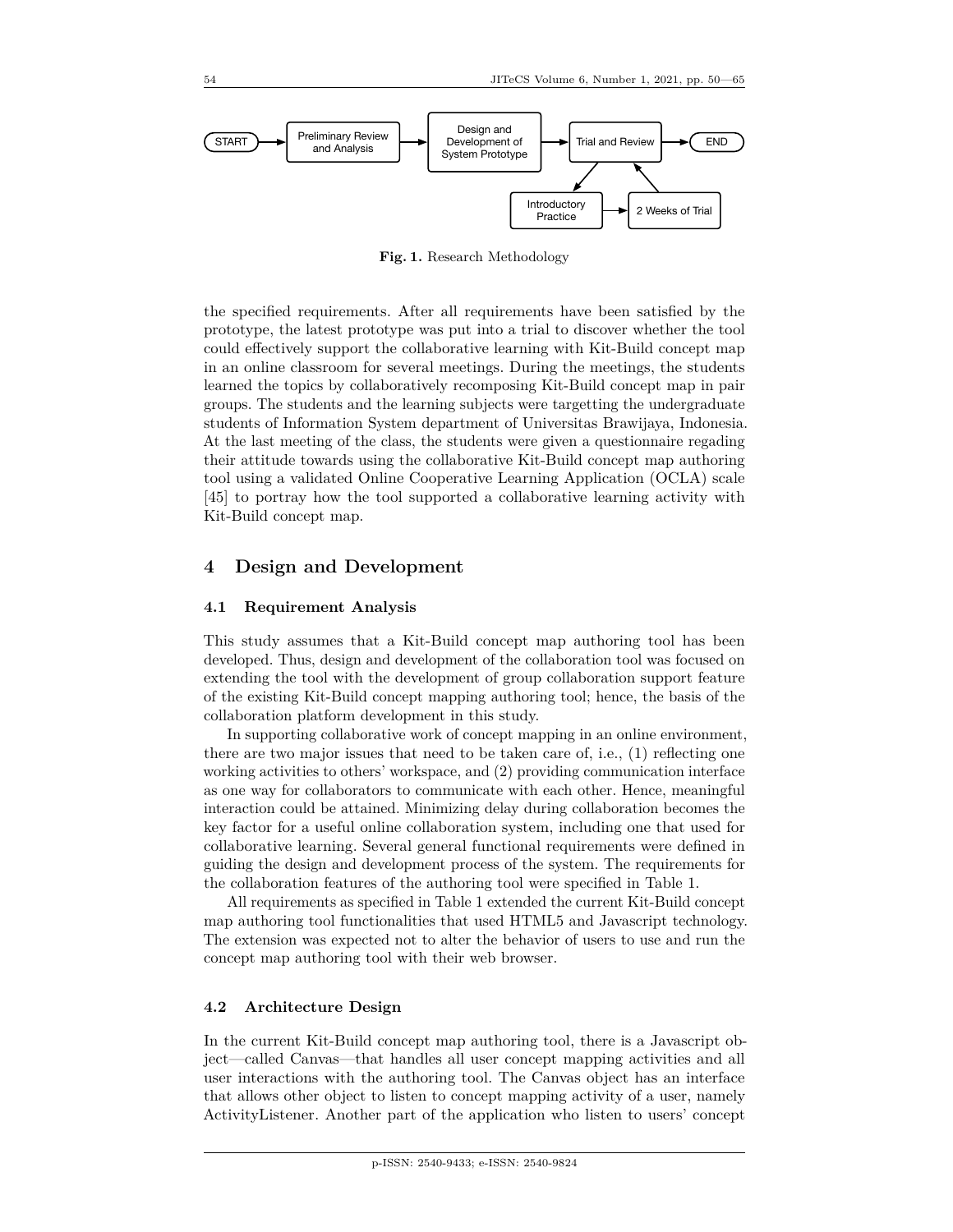**Table 1.** Requirement Specification

| ID. | Requirement Definition                                                                                                                                                    |
|-----|---------------------------------------------------------------------------------------------------------------------------------------------------------------------------|
| FR1 | The system should provide collaborative mechanisms that reflect<br>concept map authoring activities of one collaborator to other<br>collaborators.                        |
| FR2 | The system should provide a general text-based communication<br>channel that allow collaborators to send and receive broadcast<br>message in a collaboration room.        |
| FR3 | The system should provide a text-based communication channel<br>that allows collaborators to send and receive message for a specific<br>concept or link node.             |
| FR4 | The system should provide notification and indicators for incoming<br>messages of a particular concept or link node.                                                      |
| FR5 | The system should keep track of concept and link node in discus-<br>sion, hence collaborators could quickly switch and discuss on a<br>different concept or link channel. |

mapping activities should implement the interface and attach itself to the Canvas object; hence, all users' concept mapping activities could be captured by external objects. The Canvas object also provides public methods that allow external entities to control the Canvas object; thus, automate the concept mapping composition activities on the drawing canvas, such as visualizing the concept map composition process from activity log data or manipulating objects drawn on canvas. This Canvas object becomes the key entry point in extending the authoring tool functionality to support collaborative work in concept mapping. The system architecture design, which extends the current Kit-Build concept map authoring tool to support real-time collaboration in this study, is shown in Fig. 2. Additionally, to address functional requirements regarding communication features, a new communication module (Discuss UI) was incorporated as a user interface to send and receive messages for discussion during collaboration.



**Fig. 2.** General synchronization flow of concept mapping activity across collaborators.

The backend processing at server side is processed using a web application framework as previously designed and developed in [46]. The application framework utilizes Model-CollectionService-Controller-Presenter (MCCP) design pattern, which is an adaptation of Model-View-Controller (MVC) pattern, that allows data model and collection service code be reused by many different applica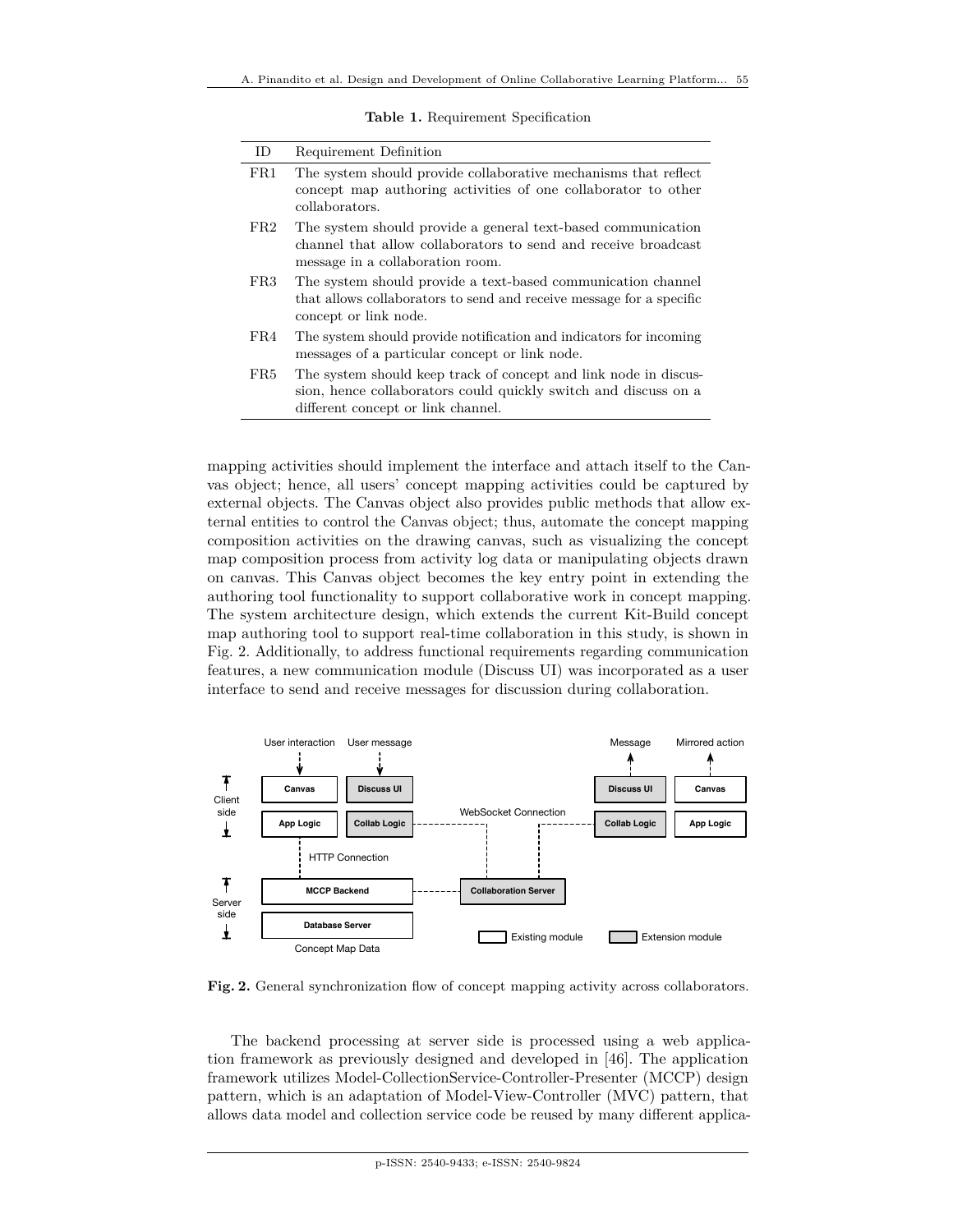tion controllers. In the case of this study, two application controllers were created; one existing controller serves the App Logic on the client side, while another one new controller serves the Collaboration Server. Both controllers inside the MCCP Backend module, which served two different target platforms, i.e., the App Logic and Collaboration Server, could reuse the same service components that provided data processing service to a database server; hence, reusing or restructuring existing codes becomes more efficient and easy. Most importantly, the design should implement component-based and modular design patterns; hence, better reusability for further development.

# **4.3 Real-time Inter-client Communication Pattern of Concept Mapping Activity and Messaging**

Concept mapping synchronization among collaborators could be performed when all collaborators have been connected to the Collaboration Server, joined a collaboration room, and ready to listen collaboration and concept mapping activity message. According to the requirements as specified in Table 1, the system should be able to synchronize concept map authoring activities of one canvas to other collaborators' canvas. A synchronization flow example of concept mapping activity across different collaborators is depicted in Fig. 3. The flow assumed that the Collaboration Server has been online, both end-clients have connected to the Collaboration Server, and both end-clients have joined the same collaboration room.



**Fig. 3.** General synchronization flow of concept mapping activity across collaborators.

The Collab Logic module as shown in Fig. 2 is broken down into two submodules, i.e., ActivityListener and CollabListener submodule. The ActivityListener and CollabListener object are two new object interfaces that responsible in listening users' concept mapping activity and listen to any collaboration message sent from collaboration server respectively. The collaboration server is responsible to maintain connection between clients and forward activities and messages to all collaborators in a collaboration room. Sending chat messages from one collaborator to other collaborators is performed in a similar fashion to synchronizing the concept mapping activity via collaboration server.

ActivityListener object has responsibility to listen to concept mapping activity on canvas, encapsulate the activity into collaboration messages, and send the messages to other collaborators through Collaboration Server. The Collaboration Server listens to incoming messages from clients—ActivityListeners—and broadcast the messages to all collaborators in the specified room. Lastly, the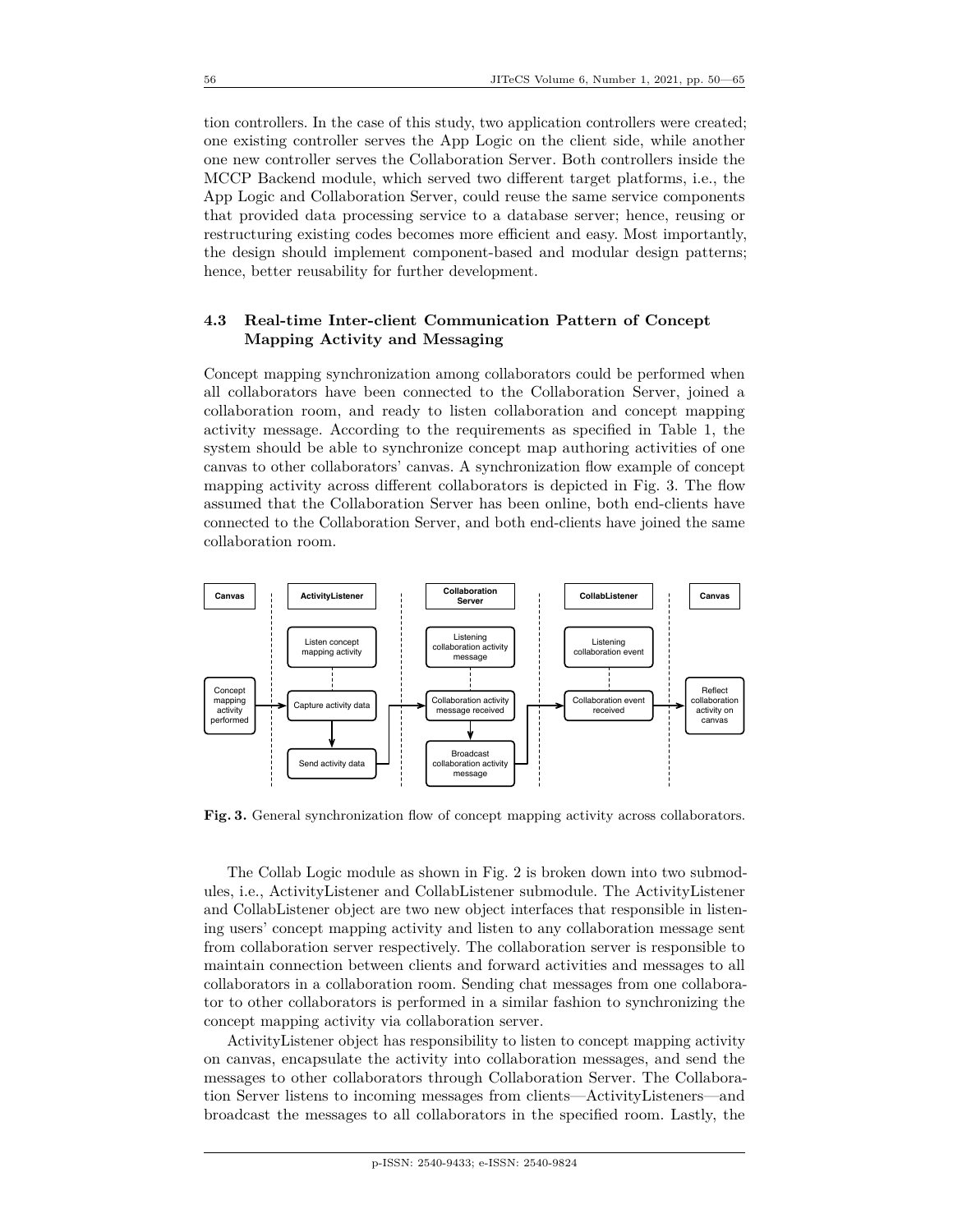CollabListener object listens to any messages coming from Collaboration Server and interpret the message as a concept mapping instruction to be reflected on collaborators' canvas. Every collaborator could serve both the sender and receiver of concept map activity messages.

In addressing functional requirement FR2, FR3, FR4, and FR5, the system should provide a text-based communication mechanism among collaborators. The system should provide two type of discussion in the system, i.e., general discussion and concept/link channeled discussion. The synchronization flow of the collaboration messaging system is shown in Fig. 4.



Fig. 4. Synchronization flow of discussion message across collaborators.

#### **4.4 Implementation**

On the client side, the new extension modules were implemented in the same fashion as the existing module. The user interface and collaboration module were implemented in HTML5 and Javascript program code. Real-time, bidirectional and event-based communication between the browser and the server, which is serverd by the Collaboration Server, is implemented by a separate instance of Node.js server and is running the Socket.IO communication library. Thus, the extended concept map authoring tool will still be able to run on the client's web browser without the need of additional software.

The Canvas and ActivityListener object communicate in an event-based interface with two arguments—type and data—representing the event type and data of an activity. The data consisted of information needed to replicate said activity on another canvas. The following code excerpts depict how an activity is being distributed to other collaborators' canvas by ActivityListener, Collaboration Server, and CollabListener objects; written in Javascript programming language:

*Example of a program code of an ActivityListener listening to activity on Canvas and sending the activity information as a message to a Collaboration Server.*

```
// Setup Socket.IO connection
var url = new URL(window.location.origin);
```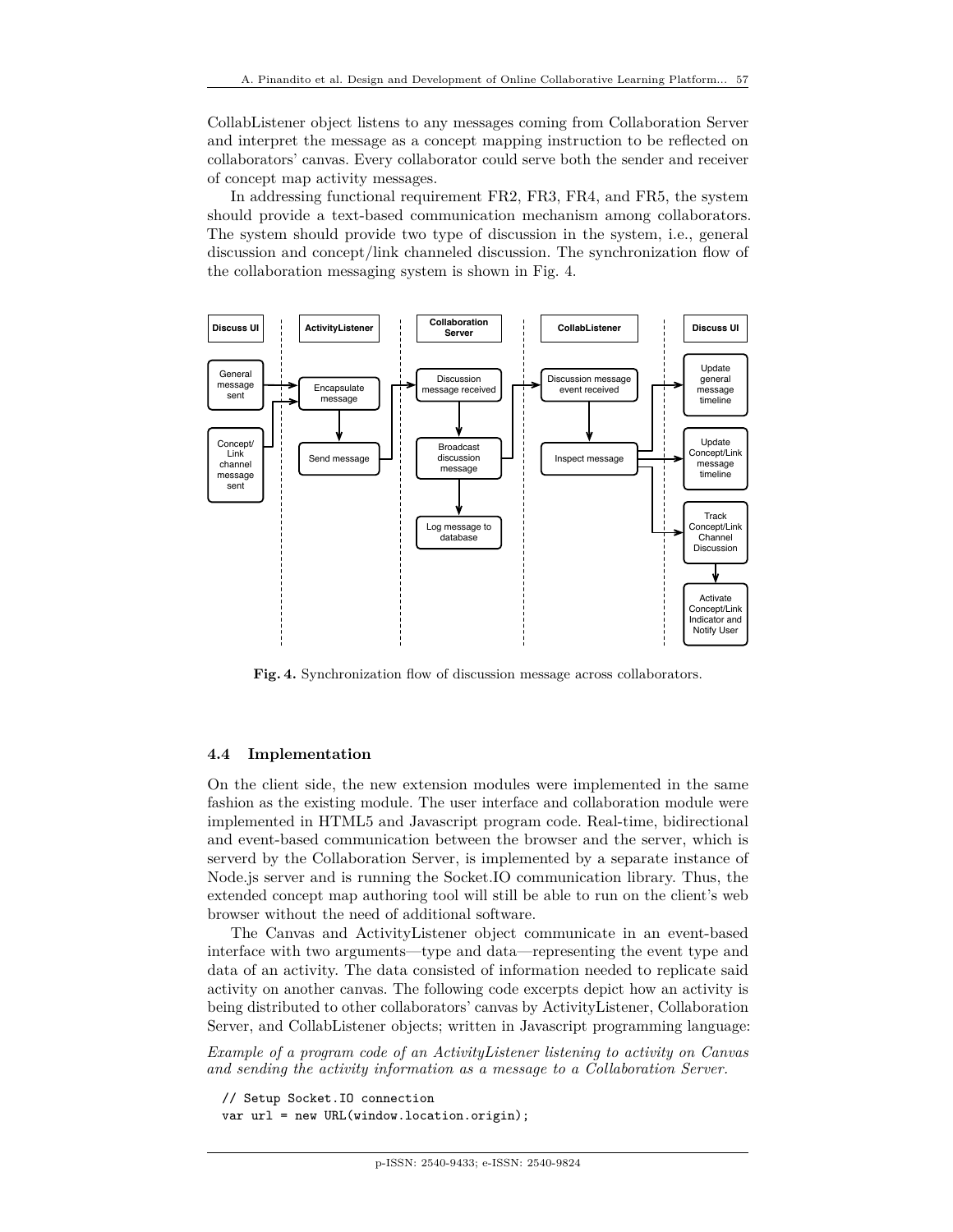```
url.port = 3000;this.socket = io(url.toString());
// Event listener of concept mapping activity on Canvas
// The data argument consists of node id
// and x-y coordinate of the node on Canvas.
onCanvasEvent(event, data) {
  switch (event) {
    case 'move-concept':
      this.moveNode(data);
      break;
  }
}
// Sending activity message
// Encapsulate activity data and room information
moveNode(node) {
  let data = \{ room: this.room, node: node \};// this.socket is Socket.IO server socket
  this.socket.emit('move-node', data);
}
```
*Example of a program code of an Socket.IO server listening to an activity message and broadcast the activity information to all connected clients of a particular room.*

```
// Initializing Socket.IO server
var express = require('express');
var http = require('http').createServer(express());
var io = require('socket.io')(http);
io.on('connection', (socket) => {
  // Listen to activity nessage from client
  socket.on('move-node', (data, callback) => {
    // Retrieve room name
    let room = data.room;
    // Broadcast data to all socket on room, except sender.
    socket.to(room).emit('move-node', data);
    // Log activity to database through a DB helper
    DB.log('move-node', data);
  });
});
```
*Example of a program code of a CollabListener object listening to an activity message and reflect the activity to Canvas.*

```
// Listen to activity broadcast from Socket.IO server
this.socket.on('move-node', (data) => {
  // Reflect activity on Canvas
  this.canvas.moveNode(
    data.node.id,
    data.node.x,
    data.node.y
  );
});
```
Sending and receiving general messages as well as channel messages were implemented in a similar way with activities. However, instead of listening to Canvas object, ActivityListener object listens to the Discuss UI for chat messages. If a chat message is received by the CollabListener, the message will be inspected for its attributes; thus, CollabListener object updates the User Interface (UI), e.g., updating the chat message list and displaying notification, in respect to the received chat message type.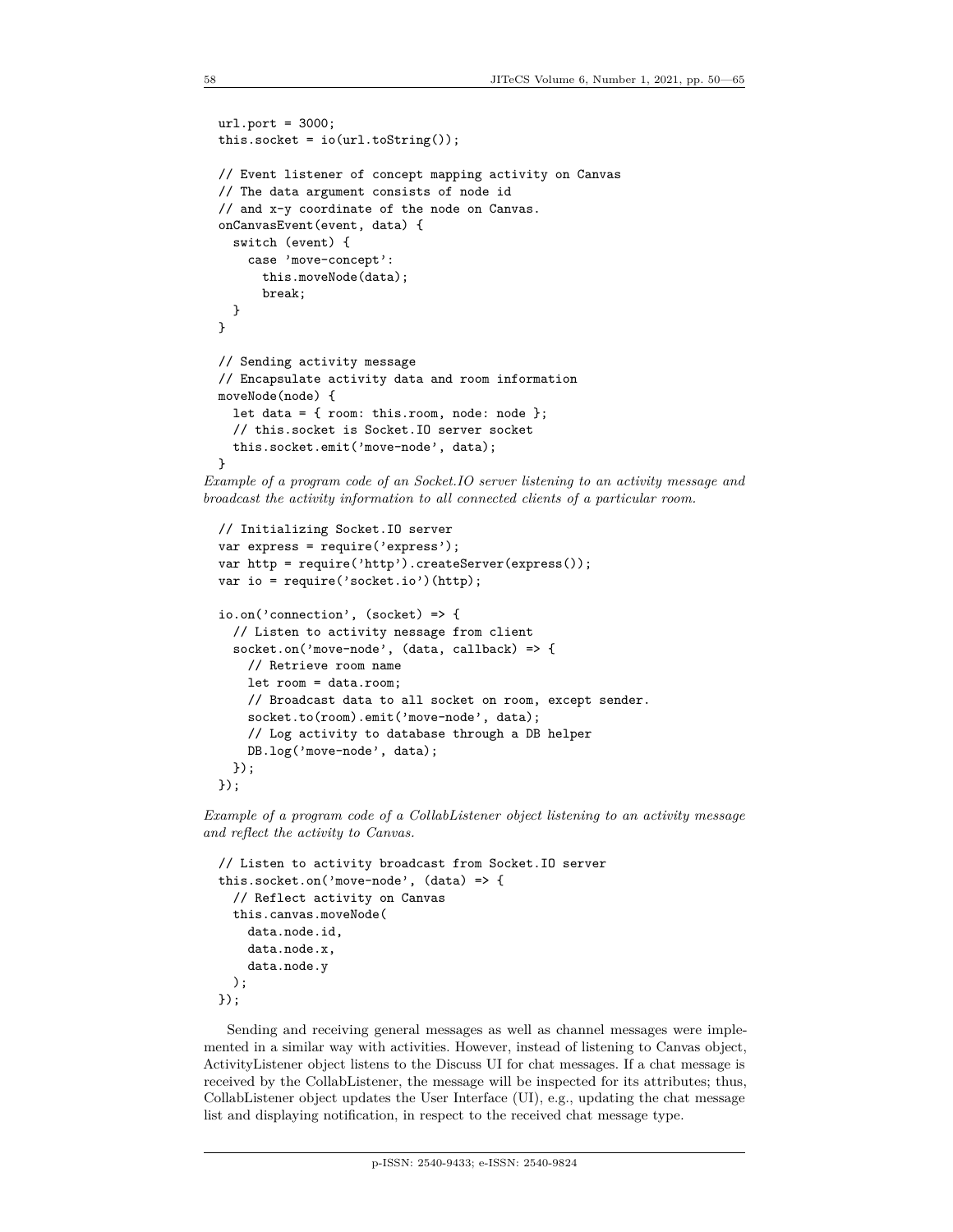# **5 Result and Discussion**

With the designed mechanism to facilitate collaboration in the concept mapping activity with Kit-Build concept map authoring tool, it is now possible for students and teachers to collaborate and communicate at a distance. Using HTML5 WebSocket technology with Socket.IO allows web-based applications to implement real-time, two-way active communication; moving one step forward from the traditional request-based passive client-server communication method. Thus, real-time communication and collaborative work and learning on a web platform can be realized.

### **5.1 System Prototype**

To address the first research question, a prototype of the online collaborative concept mapping system has been developed. The collaboration system was designed to support both closed-end and open-ended concept map composition approach for learning activity that used the Kit-Build method. A Socket.IO server was deployed as the middleware for the collaboration system in addition to the existing HTTP server that serves the client application. Using the Socket.IO library as a middleware to leverage HTML5 WebSocket technology in fostering collaborative concept mapping activities with Kit-Build concept map is shown to be effective. One's concept mapping activities could be effectively distributed across collaborators in real-time to constitute the effect of real-time distant collaborative concept map composition. A screenshot of the developed collaboration system prototype is shown in Fig. 5.



**Fig. 5.** Kit-Build concept map authoring tool prototype; displaying general discussion messages, concept channel discussion, and new message notification of a collaboration group.

With the developed system prototype, all requirements as specified in Table 1 have been met. Referring the prototype shown in Fig. 5, it can be seen that students could effectively collaborate and discuss a specific topic by using the destined discussion interface. The system could notify the user when new discussion messages arrive and track their discussion across different concepts or links; hence, talk separation between process and content could be maintained and keep the collaboration process smooth.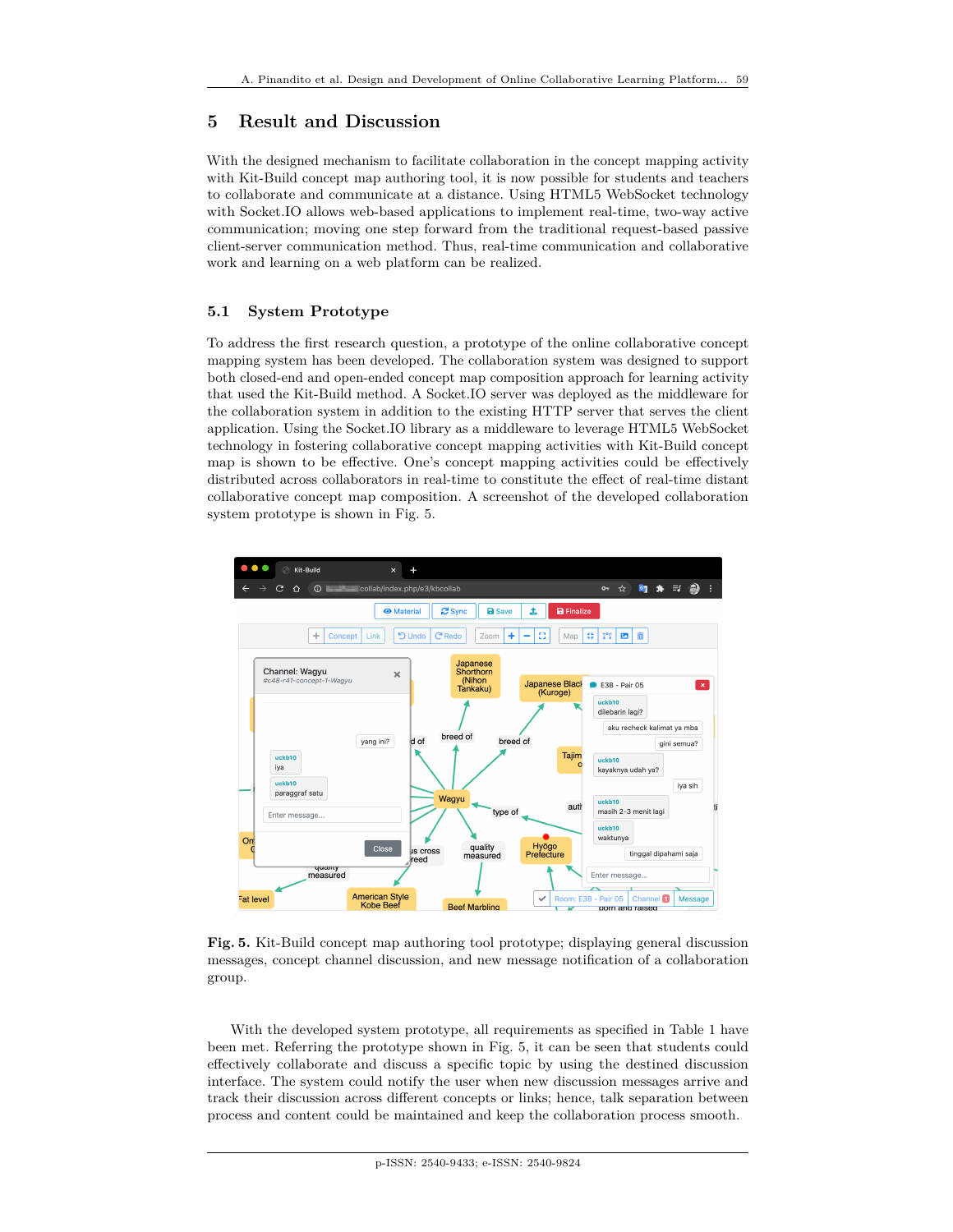#### **5.2 User Feedback and System Evaluation**

To address the second research questions, the system was put into a trial with students to collaboratively learn several learning materials in an online class and captured their responses about the system. In evaluating the new collaborative features of Kit-Build concept map authoring tool, 95 students were invited to experience learning with Kit-Build concept map and use the developed concept mapping tool. In addition to recomposing concept maps to learn a course's subject learning material, they recomposed a concept map from a given kit with their partners collaboratively. They were also requested to discuss their map using the provided communication system. Students attitude towards using the Kit-Build concept map collaboratively online was measured using 17 items of the Online Cooperative Learning Application (OCLA) scale [45]. The detail of the scale is shown in Appendix and the responses were summarized in Table 2 and Fig. 6.

| Positive learning attitude |                       |      |                |       | <i>Negative learning attitude</i> |             |      |                |       |
|----------------------------|-----------------------|------|----------------|-------|-----------------------------------|-------------|------|----------------|-------|
| ID                         | n                     | Mean | Median         | s.d.  | ID                                | $\mathbf n$ | Mean | Median         | s.d.  |
| A1                         | 95                    | 4.51 | 5              | 0.634 | A12                               | 95          | 2.25 | $\overline{2}$ | 1.250 |
| A2                         | 95                    | 4.33 | 4              | 0.706 | A13                               | 95          | 1.55 | 1              | 0.782 |
| A3                         | 95                    | 4.46 | 5              | 0.616 | A14                               | 95          | 1.76 | $\overline{2}$ | 0.896 |
| A4                         | 95                    | 4.41 | 4              | 0.627 | A15                               | 95          | 2.72 | 3              | 1.390 |
| A5                         | 95                    | 4.31 | 4              | 0.685 | A16                               | 95          | 1.74 | $\overline{2}$ | 0.902 |
| A6                         | 95                    | 4.08 | $\overline{4}$ | 0.895 | A17                               | 95          | 1.61 | 1              | 0.803 |
| A7                         | 95                    | 4.42 | 5              | 0.708 |                                   |             |      |                |       |
| A8                         | 95                    | 4.28 | $\overline{4}$ | 0.767 |                                   |             |      |                |       |
| A9                         | 95                    | 4.06 | $\overline{4}$ | 0.885 |                                   |             |      |                |       |
| A10                        | 95                    | 4.15 | 4              | 0.699 |                                   |             |      |                |       |
| A11                        | 95                    | 4.39 | 4              | 0.673 |                                   |             |      |                |       |
|                            | 4.31<br>Average Score |      |                |       |                                   | 1.94        |      |                |       |

**Table 2.** Students' response to Online Cooperative Learning Attitude Scale (OCLAS) regarding the developed Collaborative Concept Mapping Tool (CCMT).



**Fig. 6.** Distribution of students' attitude response of the Online Cooperative Learning Application (OCLA) regarding the developed concept mapping tool.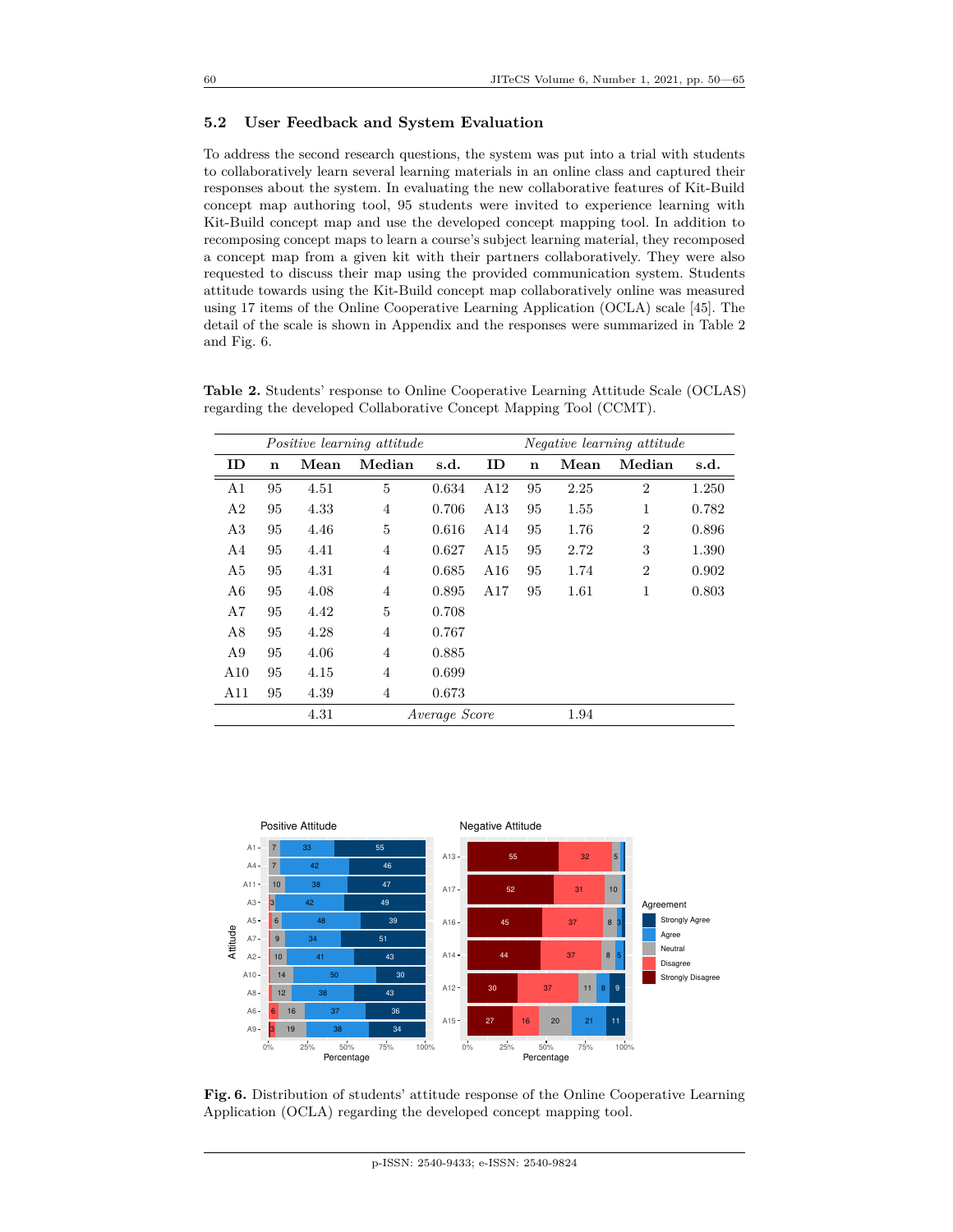According to the result, the students have positive attitude towards the designed collaborative concept mapping tool. Most students agree to strongly agree that learning with the online collaborative Kit-Build concept map was enjoyable, useful, entertaining, and help them learn better with friends as all of their responses to the OCLA positive attitude items have an average mean of higher than 4 (the higher the better) from a maximum score of 5 (strongly agree). They responded their disagreement to negative attitude items of the OCLA, meaning they actually have positive attitude towards using the online collaborative Kit-Build concept map tool (the lower the better).

There were two noticable attitude items that were perceived in both positive and negative view; having a mean score between 2 and 3 of 5 scale, i.e., item A12 and A15. They responded that somehow they need to teach their partners of something during collaboration that makes them feel tired (item A12). There also cases during collaboration where their partners are too depending in doing their work (A15). The students tend to disagree more on item A12 than item A15, which means that they don't like more if their partners are depending on them rather than requesting them to teach on how to use the system or solve the problem. These issues were also mentioned on previous study [10] as a challenge to elucidate in collaborative learning. Furthermore, these issues might indicate that the collaboration system needs to be improved regarding usability. Providing feedback or features could motivate group members to collaborate and contribute on their collaborative work. Nevertheless, a deeper investigation is required to discover the cause and elucidate the issue.

#### **5.3 Limitation and Future Work**

According to the result of this study, a web-based application for collaborative learning—such as the case of collaborative learning with Kit-Build concept map—could be implemented and well used in online classroom. However, issues in technical point of view do exists on collaboration systems that run over computer network. Intermittent network connection and system compatibility are two examples of issue that might cause problems to the system functionalities. The system has to maintain collaboration activities synchronized among different collaborators; thus, ensuring the collaboration product consistent and becomes a target of future development of the system developed in this study.

Current study does not evaluate the learning effect of the students when they collaboratively learn by recomposing concept maps with Kit-Build. Investigating the learning effect of the system and how the students interact and discuss within the system could discover how the system would impact the learning effectiveness in comparison to the traditional learning approach that carried out in an online classroom. There are many factors that influence the collaborative concept mapping activity; thus affecting its effectiveness towards learning [10]. This study assumed that the students who respond to the evaluation questionnaire have adequate experience in using web-based applications and have experienced learning with concept map. Prior using the system, users have to understand on how to compose a concept map and how to use the system to compose a concept map; otherwise, they might fail to achieve the expected learning achievement. Therefore, providing apparent guidance regarding the activity when using the system should keep users focus on the collaboration; thus, improve their meaningful learning and interaction more.

Even though current evaluation to the collaborative learning system with Kit-Build concept map yielded a positive result. More in depth experiment and trial to the system in learning environment should be conducted for more sufficient and accurate depictions regarding the developed system readiness for use in an actual learning environment. Hence, an immediate future work of the study in supporting distant collaborative learning with Kit-Build concept maps.

#### **6 Conclusion**

An online collaborative concept mapping system of Kit-Build concept map has been successfully designed and developed; facilitating students to learn collaboratively using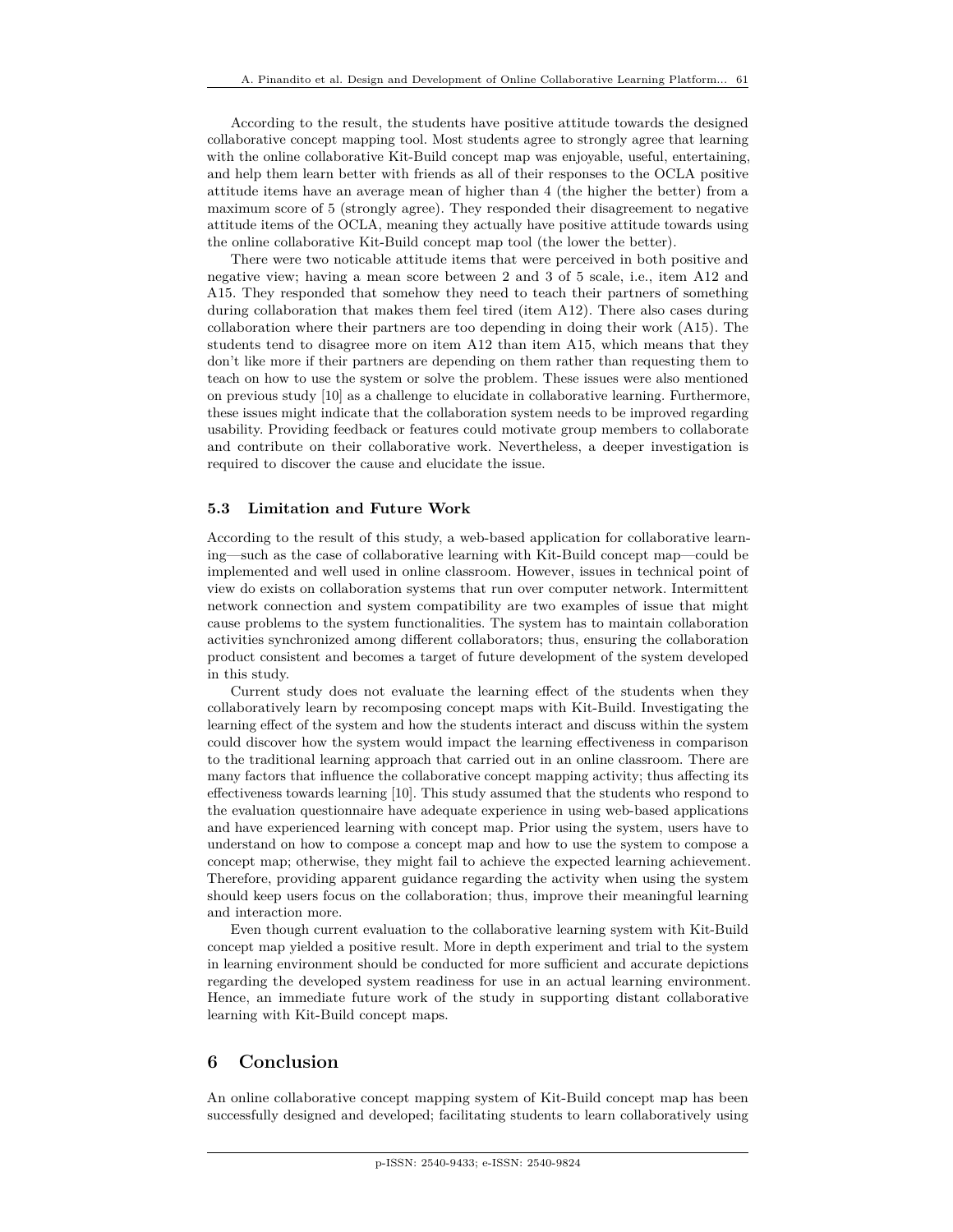Kit-Build concept map with others online. With the proposed real-time communication design, which employ Socket.IO library as the middleware that bridges the communication between two or more clients, seamless collaborative learning with Kit-Build concept map could be well attained. Having a trial with students in evaluating the system usability have yielded a positive response towards the system and useful for further development and use. According to the Online Cooperative Learning Application learning attitude measurement, the system prototype yielded a positive learning attitude score of 4.31 from a maximum score of 5. Thus, the developed online collaborative Kit-Build concept map system was shown to be useful, enjoyable, and fun where they could express their ideas and creativity. With the system, students could share their knowledge and experience while collaboratively construct and discuss concept maps, thus improve their learning.

**Acknowledgments.** This research is partially supported by JSPS KAKENHI Grant Numbers 19H04227.

### **References**

- 1. Romero, C., Cazorla, M., Buzón, O.: Meaningful learning using concept maps as a learning strategy. Journal of Technology and Science Education **7**(3), 313–332 (2017). https://doi.org/10.3926/jotse.276
- 2. Akinsanya, C., Williams, M.: Concept mapping for meaningful learning. Nurse education today **24**, 41–6 (02 2004). https://doi.org/10.1016/S0260-6917(03)00120-5
- 3. Daley, B.J., Durning, S.J., Torre, D.M.: Using concept maps to create meaningful learning in medical education. MedEdPublish **5**(1) (2016). https://doi.org/10.15694/ mep.2016.000019
- 4. Machado, C.T., Carvalho, A.A.: Concept mapping: Benefits and challenges in higher education. The Journal of Continuing Higher Education **68**(1) (2020). https: //doi.org/10.1080/07377363.2020.1712579
- 5. Funaoi, H., Ishida, K., Hirashima, T.: Comparison of kit-build and scratch-build concept mapping methods on memory retention. Proceedings of the 19th International Conference on Computers in Education, ICCE 2011 pp. 539–546 (01 2011)
- 6. Fonteles Furtado, P.G., Hirashima, T., Hayashi, Y.: The effect on new knowledge and reviewed knowledge caused by the positioning task in closed concept maps. Research and Practice in Technology Enhanced Learning **14**(1), 15 (2019). https: //doi.org/10.1186/s41039-019-0108-1
- 7. Collins, B., Nyenhuis, R.: The effectiveness of concept maps for students' learning and retention. Journal of Political Science Education pp. 1–13 (2020). https://doi. org/10.1080/15512169.2020.1775090
- 8. Sharan, Y.: Meaningful learning in the cooperative classroom. Education 3-13: International Journal of Primary, Elementary and Early Years Education **43**(1) (2015)
- 9. Cañas, A.J., Carff, R., Hill, G., Carvalho, M., Arguedas, M., Eskridge, T.C., Lott, J., Carvajal, R.: Concept Maps: Integrating Knowledge and Information Visualization, pp. 205–219. Springer Berlin Heidelberg, Berlin, Heidelberg (2005). https://doi.org/ 10.1007/11510154\_11
- 10. Gao, H., Shen, E., Losh, S., Turner, J.: A review of studies on collaborative concept mapping: What have we learned about the technique and what is next? Journal of Interactive Learning Research **18**(4), 479–492 (October 2007)
- 11. Hirashima, T., Yamasaki, K., Fukuda, H., Funaoi, H.: Framework of kit-build concept map for automatic diagnosis and its preliminary use. Research and Practice in Technology Enhanced Learning **10**(1), 17 (2015). https://doi.org/10.1186/ s41039-015-0018-9
- 12. Alkhateeb, M., Hayashi, Y., Rajab, T., Hirashima, T.: Comparison between Kit-Build and Scratch-Build Concept Mapping Methods in Supporting EFL Reading Comprehension. The Journal of Information and Systems in Education **14**(1), 13–27 (2015). https://doi.org/10.12937/ejsise.14.13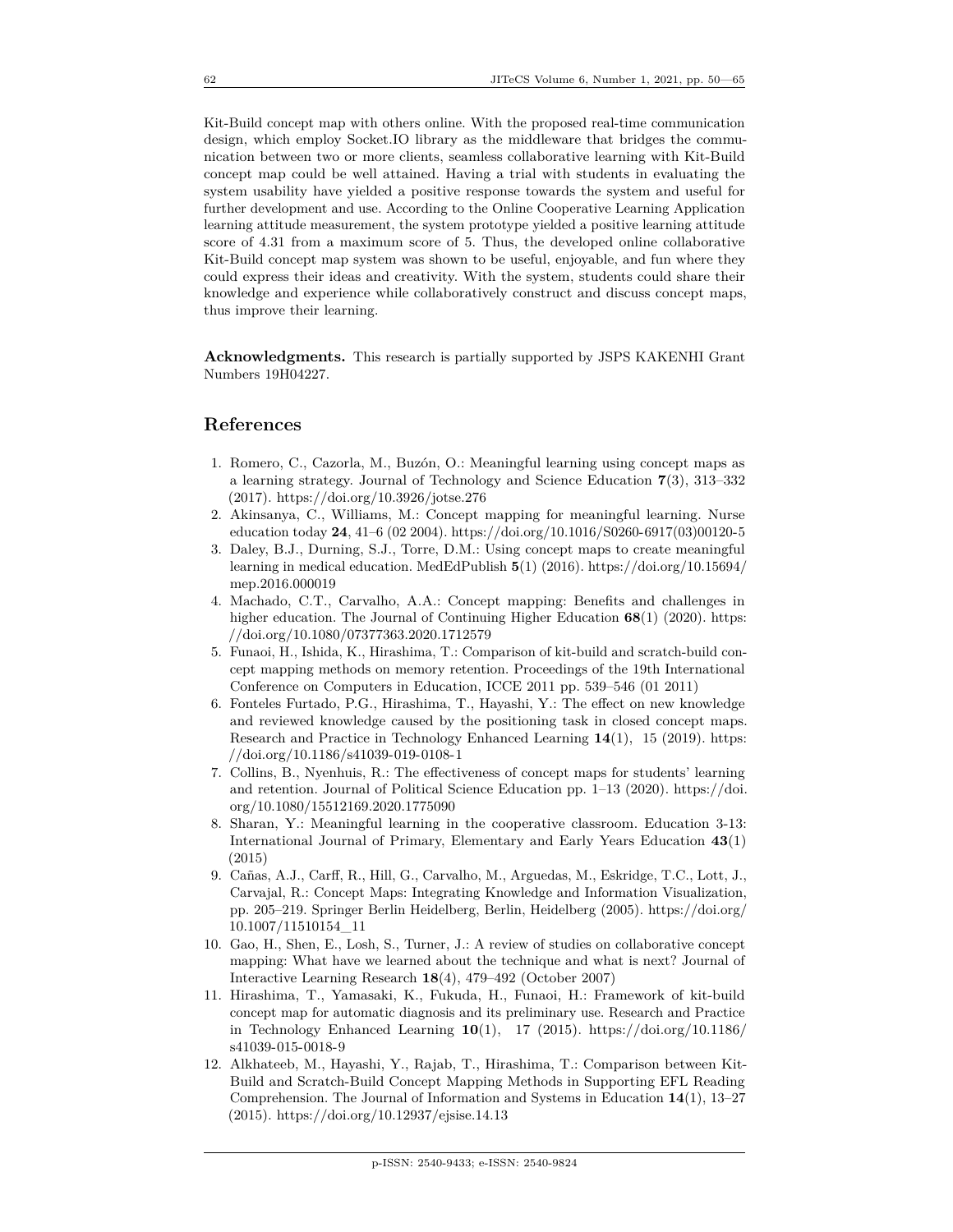- 13. Andoko, B.S., Hayashi, Y., Hirashima, T., Asri, A.N.: Improving English reading for EFL readers with reviewing kit-build concept map. Research and Practice in Technology Enhanced Learning **15**(1), 7 (2020). https://doi.org/10.1186/ s41039-020-00126-8
- 14. Wunnasri, W., Pailai, J., Hayashi, Y., Hirashima, T.: Reciprocal kit-build concept map: An approach for encouraging pair discussion to share each Other's Understanding. IEICE Transactions on Information and Systems **E101D**(9), 2356–2367 (2018). https://doi.org/10.1587/transinf.2017EDP7420
- 15. Sadita, L., Hirashima, T., Hayashi, Y., Wunnasri, W., Pailai, J., Junus, K., Santoso, H.B.: Collaborative concept mapping with reciprocal kit-build: a practical use in linear algebra course. Research and Practice in Technology Enhanced Learning **15**(1) (2020). https://doi.org/10.1186/s41039-020-00136-6
- 16. Amir, L.R., Tanti, I., Maharani, D.A., Wimardhani, Y.S., Julia, V., Sulijaya, B., Puspitawati, R.: Student perspective of classroom and distance learning during COVID-19 pandemic in the undergraduate dental study program Universitas Indonesia. BMC Medical Education **20**(1), 392 (2020). https://doi.org/10.1186/s12909-020-02312-0
- 17. Armstrong-Mensah, E., Ramsey-White, K., Yankey, B., Self-Brown, S.: Covid-19 and distance learning: Effects on georgia state university school of public health students. Frontiers in Public Health **8**, 547 (2020). https://doi.org/10.3389/fpubh.2020.576227
- 18. Al Lily, A.E., Ismail, A.F., Abunasser, F.M., Alhajhoj Alqahtani, R.H.: Distance education as a response to pandemics: Coronavirus and Arab culture. Technology in society **63**, 101317 (nov 2020). https://doi.org/10.1016/j.techsoc.2020.101317
- 19. Yoshida, K., Sugihara, K., Nino, Y., Shida, M., Hirashima, T.: Practical use of kit-build concept map system for formative assessment of learners' comprehension in a lecture. In: Proceedings of the 21st International Conference on Computers in Education. Indonesia: Asia-Pacific Society for Computers in Education. pp. 906–915 (01 2013)
- 20. Pailai, J., Wunnasri, W., Yoshida, K., Hayashi, Y., Hirashima, T.: The practical use of Kit-Build concept map on formative assessment. Research and Practice in Technology Enhanced Learning **12**(1) (2017). https://doi.org/10.1186/s41039-017-0060-x
- 21. Wunnasri, W., Pailai, J., Hayashi, Y., Hirashima, T.: Reciprocal kit-building of concept map to share each other's understanding as preparation for collaboration. In: Penstein Rosé, C., Martínez-Maldonado, R., Hoppe, H.U., Luckin, R., Mavrikis, M., Porayska-Pomsta, K., McLaren, B., du Boulay, B. (eds.) Artificial Intelligence in Education. pp. 599–612. Springer International Publishing, Cham (2018)
- 22. Sugihara, K., Osada, T., Hirashima, T., Funaoi, H., Nakata, S.: Experimental evaluation of kit-build concept map for science classes in an elementary school. Proceedings of the 20th International Conference on Computers in Education, ICCE 2012 pp. 17–24 (01 2012)
- 23. Pinandito, A., Az-Zahra, H.M., Hirashima, T., Hayashi, Y.: User experience evaluation on computer-supported concept map authoring tool of kit-build concept map framework. In: 2019 International Conference on Sustainable Information Engineering and Technology (SIET). pp. 289–294 (2019). https://doi.org/10.1109/ SIET48054.2019.8986005
- 24. Franz, M., Lopes, C.T., Huck, G., Dong, Y., Sumer, O., Bader, G.D.: Cytoscape.js: a graph theory library for visualisation and analysis. Bioinformatics **32(2)**, 309–311 (2015). https://doi.org/doi:10.1093/bioinformatics/btv557
- 25. Garaizar, P., Vadillo, M., López, D.: Benefits and pitfalls of using html5 apis for online experiments and simulations. International Journal of Online Engineering (iJOE) **8**, 20–25 (01 2013). https://doi.org/10.3991/ijoe.v8iS3.2254
- 26. Elorriaga, J., Arruarte, A., Calvo, I., Larrañaga, M., Rueda, U., Herrán, E.: Collaborative concept mapping activities in a classroom scenario. Behaviour & Information Technology **32**(12), 1292–1304 (2013). https://doi.org/10.1080/0144929X.2011. 632649
- 27. Elkabani, I., Hamandi, L., Zantout, R., Mansi, S.: Toward better web accessibility. In: 2015 5th International Conference on Information Communication Technology and Accessibility (ICTA). pp. 1–6 (2015). https://doi.org/10.1109/ICTA.2015.7426915
- 28. Ringe, S., Kedia, R., Poddar, A., Patel, S.: Html5 based virtual whiteboard for real time interaction. Procedia Computer Science **49**, 170–177 (12 2015). https: //doi.org/10.1016/j.procs.2015.04.241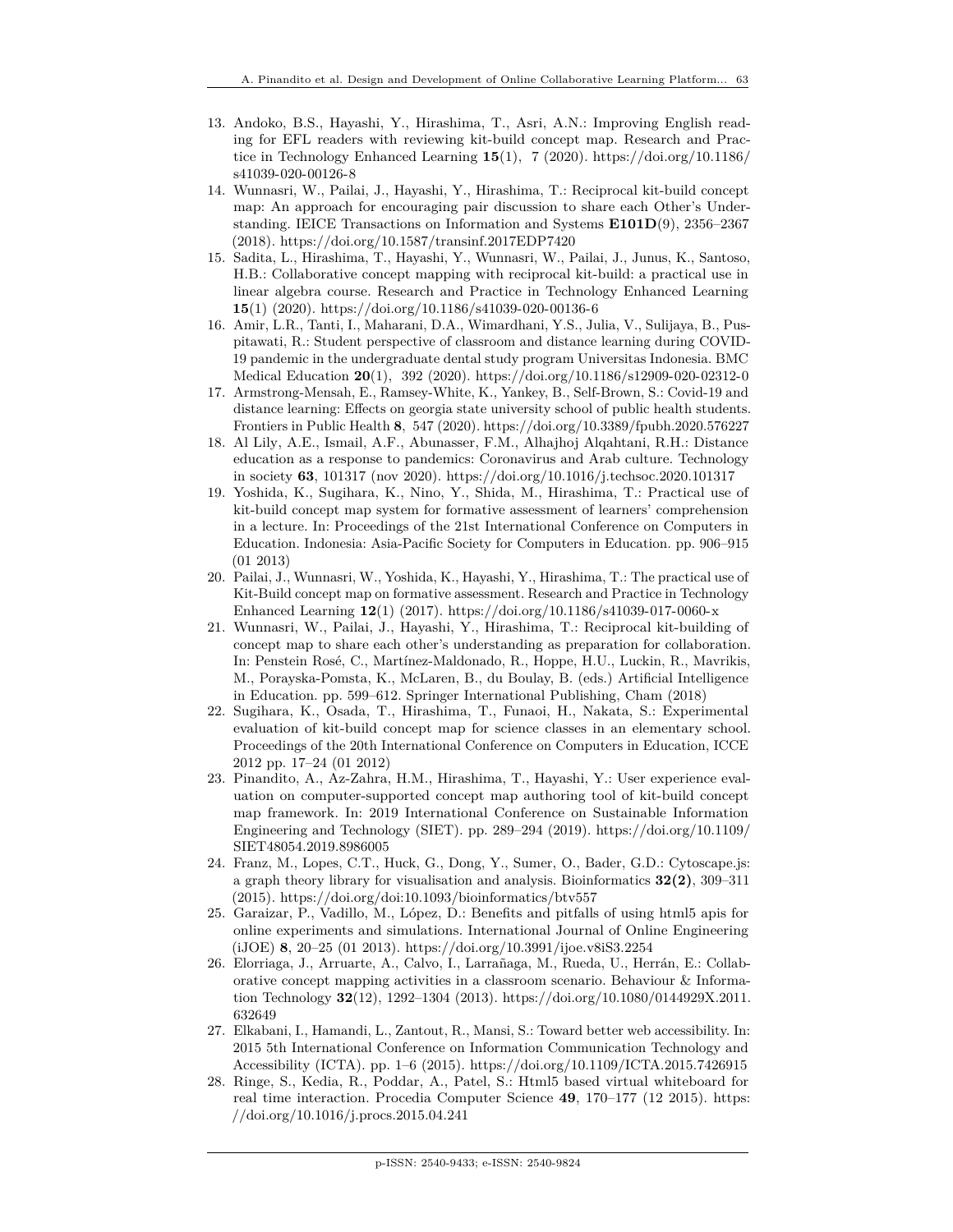- 29. Curran, K., Bond, A., Fisher, G.: Html5 and the mobile web. International Journal of Innovation in the Digital Economy **3** (04 2012). https://doi.org/10.4018/jide. 2012040104
- 30. Holzinger, A., Treitler, P., Slany, W.: Making apps useable on multiple different mobile platforms: On interoperability for business application development on smartphones. In: Quirchmayr, G., Basl, J., You, I., Xu, L., Weippl, E. (eds.) Multidisciplinary Research and Practice for Information Systems. pp. 176–189. Springer Berlin Heidelberg, Berlin, Heidelberg (2012)
- 31. Hu, Y., Cheng, W.: Research and implementation of campus information push system based on websocket. In: 2017 12th International Conference on Intelligent Systems and Knowledge Engineering (ISKE). pp. 1–6 (2017). https://doi.org/10. 1109/ISKE.2017.8258720
- 32. Zhao, S., Xia, X., Le, J.: A real-time web application solution based on node.js and websocket. Advanced Materials Research **816-817**, 1111–1115 (09 2013). https: //doi.org/10.4028/www.scientific.net/AMR.816-817.1111
- 33. Maanpää, P.: A Web Component for Real-Time Collaborative Text Editing. Master's thesis, Department of Future Technologies (2019)
- 34. Wu, C., Li, L., Peng, C., Wu, Y., Xiong, N., Lee, C.: Design and analysis of an effective graphics collaborative editing system. EURASIP Journal on Image and Video Processing **2019**(1), 50 (2019). https://doi.org/10.1186/s13640-019-0427-6
- 35. Miu, A., Ferreira, F., Yoshida, N., Zhou, F.: Generating interactive websocket applications in typescript. Electronic Proceedings in Theoretical Computer Science **314**, 12–22 (Apr 2020). https://doi.org/10.4204/eptcs.314.2
- 36. Sugiyanto, S., Tai, W.K., Fernando, G.: The development and evaluation of webbased multiplayer games with imperfect information using websocket. In: 2019 12th International Conference on Information Communication Technology and System (ICTS). pp. 252–257 (07 2019). https://doi.org/10.1109/ICTS.2019.8850943
- 37. Stratmann, E., Ousterhout, J., Madan, S.: Integrating long polling with an mvc framework. In: Proceedings of the 2nd USENIX Conference on Web Application Development. p. 10. WebApps'11, USENIX Association, USA (2011)
- 38. Mardan, A.: Real-Time Apps with WebSocket, Socket.IO, and DerbyJS, pp. 307–330. Apress, Berkeley, CA (2018). https://doi.org/10.1007/978-1-4842-3039-8\_9
- 39. Liu, Q., Yang, G., Zhao, R., Xia, Y.: Design and implementation of real-time monitoring system for wireless coverage data based on websocket. In: 2018 IEEE 3rd International Conference on Cloud Computing and Internet of Things (CCIOT). pp. 63–67 (2018). https://doi.org/10.1109/CCIOT45285.2018.9032640
- 40. Mardan, A.: Socket.IO and Express.js, pp. 193–198. Apress (2014). https://doi.org/ 10.1007/978-1-4842-0037-7\_16
- 41. Cadenhead, T.: Socket.IO Cookbook. Packt Publishing (2015)
- 42. Greiff, M., Johansson, A.: Symfony vs Express: A Server-Side Framework Comparison. Master's thesis, Faculty of Computing (2019)
- 43. Liu, Q., Sun, X.: Research of web real-time communication based on web socket. International Journal of Communications, Network and System Sciences **5**(12), 797–801 (2012). https://doi.org/10.4236/ijcns.2012.512083
- 44. Rai, R.: Socket.io Real-time Web Application Development, chap. 3, p. 49. Packt Pub. (2013)
- 45. Özgen Korkmaz: A validity and reliability study of the online cooperative learning attitude scale (oclas). Computers & Education **59**(4), 1162–1169 (2012). https: //doi.org/10.1016/j.compedu.2012.05.021
- 46. Pinandito, A., Permana, F.B.P., Perdana, R.S.: Framework design for modular web-based application using model-collectionservice-controller-presenter (mccp) pattern. Journal of Information Technology and Computer Science **2**(1), 41–65 (2017). https://doi.org/10.25126/jitecs.20172120